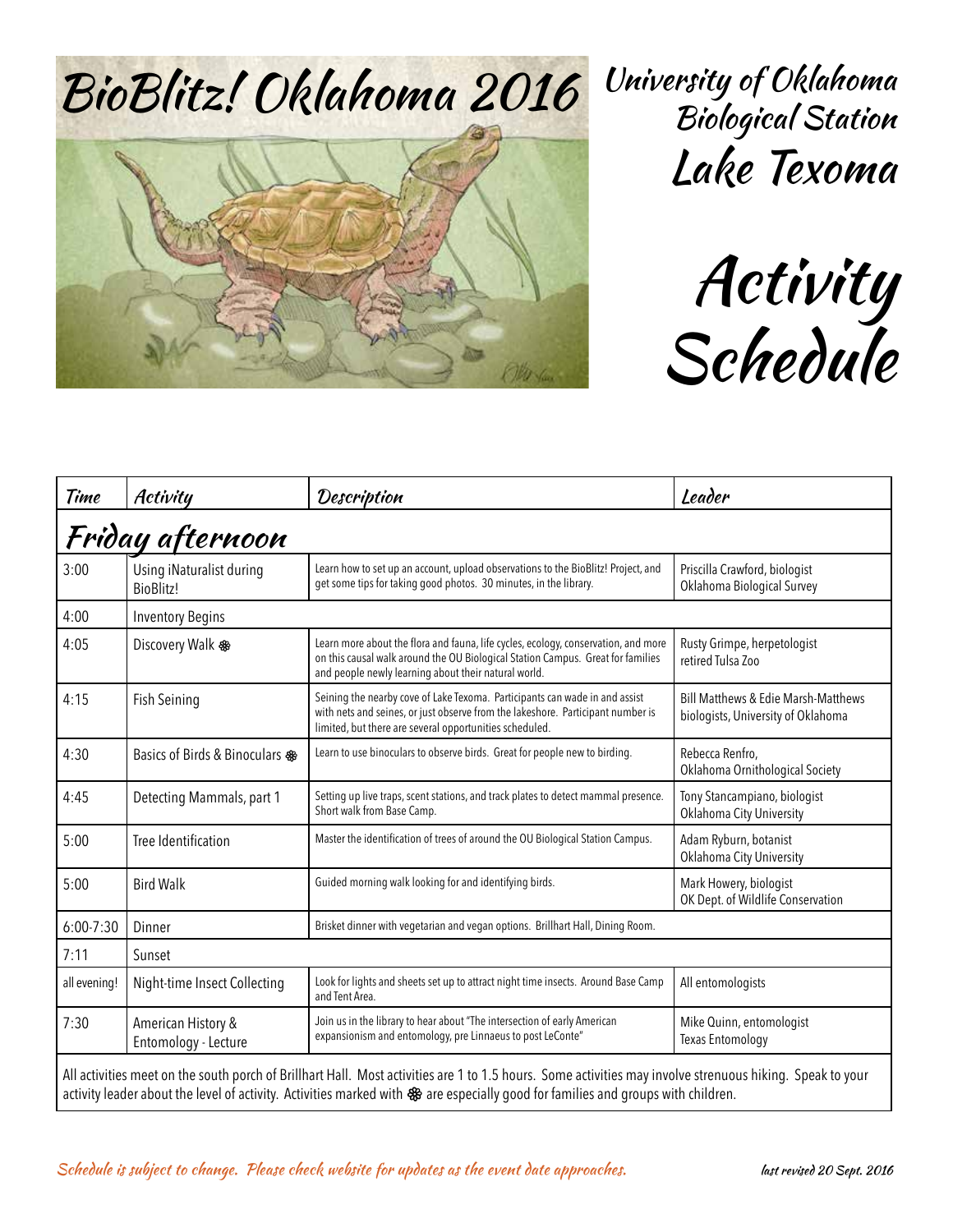## *BioBlitz! 2016 - Activity Schedule*

| Time                                                                                                                                                                                                                                                                                          | Activity                                     | Description                                                                                                                                                                                                                                   | Leader                                                                               |  |  |
|-----------------------------------------------------------------------------------------------------------------------------------------------------------------------------------------------------------------------------------------------------------------------------------------------|----------------------------------------------|-----------------------------------------------------------------------------------------------------------------------------------------------------------------------------------------------------------------------------------------------|--------------------------------------------------------------------------------------|--|--|
| 8:00                                                                                                                                                                                                                                                                                          | <b>Bat Mist Netting</b>                      | Nearly invisible nets are stretched across areas where bats may feed. Potential to<br>see bats up close! Short walk from Base Camp.                                                                                                           | Tony Stancampiano, biologist<br>Oklahoma City University                             |  |  |
| 8:30                                                                                                                                                                                                                                                                                          | Family Night Hike &                          | No flashlights allowed! Take a walk in the dark and explore with your other<br>senses.                                                                                                                                                        | Owasso High School<br>AP Environmental Science Class                                 |  |  |
| 8:45                                                                                                                                                                                                                                                                                          | Using iNaturalist during<br><b>BioBlitz!</b> | Learn how to set up an account, upload observations to the BioBlitz! Project, and<br>get some tips for taking good photos. 30 minutes, in the library.                                                                                        | Priscilla Crawford, biologist<br>Oklahoma Biological Survey                          |  |  |
| 8:45                                                                                                                                                                                                                                                                                          | Night-time Herp Hunting                      | Bring your headlamps to look for noturnal reptiles and amphibians around the<br>OU Biological Station Campus.                                                                                                                                 | Cameron Siler & Jessa Watters, biologists<br>SNOMNH Herp Dept.                       |  |  |
| 9:00                                                                                                                                                                                                                                                                                          | <b>Mammal Trailing</b>                       | Using fluorescent dust that glows under blacklight, you will follow the footprints<br>of small mammals and see where they go at night.                                                                                                        | Tony Stancampiano, biologist<br>Oklahoma City University                             |  |  |
|                                                                                                                                                                                                                                                                                               | Saturday morning                             |                                                                                                                                                                                                                                               |                                                                                      |  |  |
| 5:27                                                                                                                                                                                                                                                                                          | Moonrise                                     | New Moon - 0.6% illuminated                                                                                                                                                                                                                   |                                                                                      |  |  |
| 7:00                                                                                                                                                                                                                                                                                          | Bird Mist Netting & Banding                  | Nearly invisible nets are set up to catch birds. Potential to see a variety of birds<br>up close. Short walk from Base Camp. Ongoing activity until 9:30 a.m., but best<br>chance of seeing birds will be 7:00-8:00.                          | Jeremy Ross, biologist<br>Oklahoma Biological Survey                                 |  |  |
| 7:21                                                                                                                                                                                                                                                                                          | Sunrise                                      |                                                                                                                                                                                                                                               |                                                                                      |  |  |
| 7:30-9:00                                                                                                                                                                                                                                                                                     | <b>Breakfast</b>                             | Sausage (or vegetarian sausage) and biscuit, juice, and hot beverage. Brillhart Hall, Dining Room.                                                                                                                                            |                                                                                      |  |  |
| 8:00                                                                                                                                                                                                                                                                                          | <b>Bird Walk</b>                             | Guided morning walk looking for and identifying birds.                                                                                                                                                                                        | Mark Howery, biologist<br>OK Dept. of Wildlife Conservation                          |  |  |
| 8:30                                                                                                                                                                                                                                                                                          | Cicada Search                                | Did you know that over 40 species of cicadas can be found in Oklahoma? Take a<br>walk, listen for their buzzing calls, and learn about their fascinating life history.                                                                        | Robert Sanders, cicada expert                                                        |  |  |
| 8:45                                                                                                                                                                                                                                                                                          | <b>Fish Seining</b>                          | Seining the nearby cove of Lake Texoma. Participants can wade in and assist<br>with nets and seines, or just observe from the lakeshore. Participant number is<br>limited, but there are several opportunities scheduled.                     | <b>Bill Matthews &amp; Edie Marsh-Matthews</b><br>biologists, University of Oklahoma |  |  |
| 9:00                                                                                                                                                                                                                                                                                          | Detecting Mammals, part 2                    | Checking live traps, scent stations, and track plates to see what mammals visited<br>during the night. Short walk from Base Camp.                                                                                                             | Tony Stancampiano, biologist<br>Oklahoma City University                             |  |  |
| 9:15                                                                                                                                                                                                                                                                                          | Hiking for Herps                             | Over turn rocks, look under logs, and watch for basking bodies on this walk to<br>find lizards, frogs, snakes, turtles, and salamanders. Caravan to site.                                                                                     | Richard Butler, reptile expert<br>Shawnee Middle School                              |  |  |
| 9:30                                                                                                                                                                                                                                                                                          | Soil Invertebrates                           | Discover the buried world of organisms that live in the soil and leaf litter. Short<br>walk to collect and identify tiny organisms.                                                                                                           | <b>Brittany Benson</b><br>mite expert                                                |  |  |
| 9:40                                                                                                                                                                                                                                                                                          | Using iNaturalist during<br><b>BioBlitz!</b> | Learn how to set up an account, upload observations to the BioBlitz! Project, and<br>get some tips for taking good photos. 30 minutes, in the library.                                                                                        | Priscilla Crawford, biologist<br>Oklahoma Biological Survey                          |  |  |
| 9:50                                                                                                                                                                                                                                                                                          | Butterfly Walk &                             | Guided walk to look for and identify late summer butterflies. Close focusing<br>binoculars are recommended for this walk. Bring a net if you have one!                                                                                        | Stacey Sekscienski, animal curator<br>Oklahoma City Zoo and Botanical Garden         |  |  |
| 10:00                                                                                                                                                                                                                                                                                         | <b>Bird Walk</b>                             | Guided morning walk looking for and identifying birds.                                                                                                                                                                                        | Mark Howery, biologist<br>OK Dept. of Wildlife Conservation                          |  |  |
| 10:15                                                                                                                                                                                                                                                                                         | Looking for Lichens &                        | Did you know lichens are symbiotic organisms? Learn more about how fungus<br>and algae work together to live on exposed rock, tree trunks, and bare soil. Bring<br>or borrow a handlens so you can get an up-close look at your lichen finds. | Sheila & Steve Strawn, ecologist<br>University of Central Oklahoma                   |  |  |
| All activities meet on the south porch of Brillhart Hall. Most activities are 1 to 1.5 hours. Some activities may involve strenuous hiking. Speak to your<br>activity leader about the level of activity. Activities marked with & are especially good for families and groups with children. |                                              |                                                                                                                                                                                                                                               |                                                                                      |  |  |